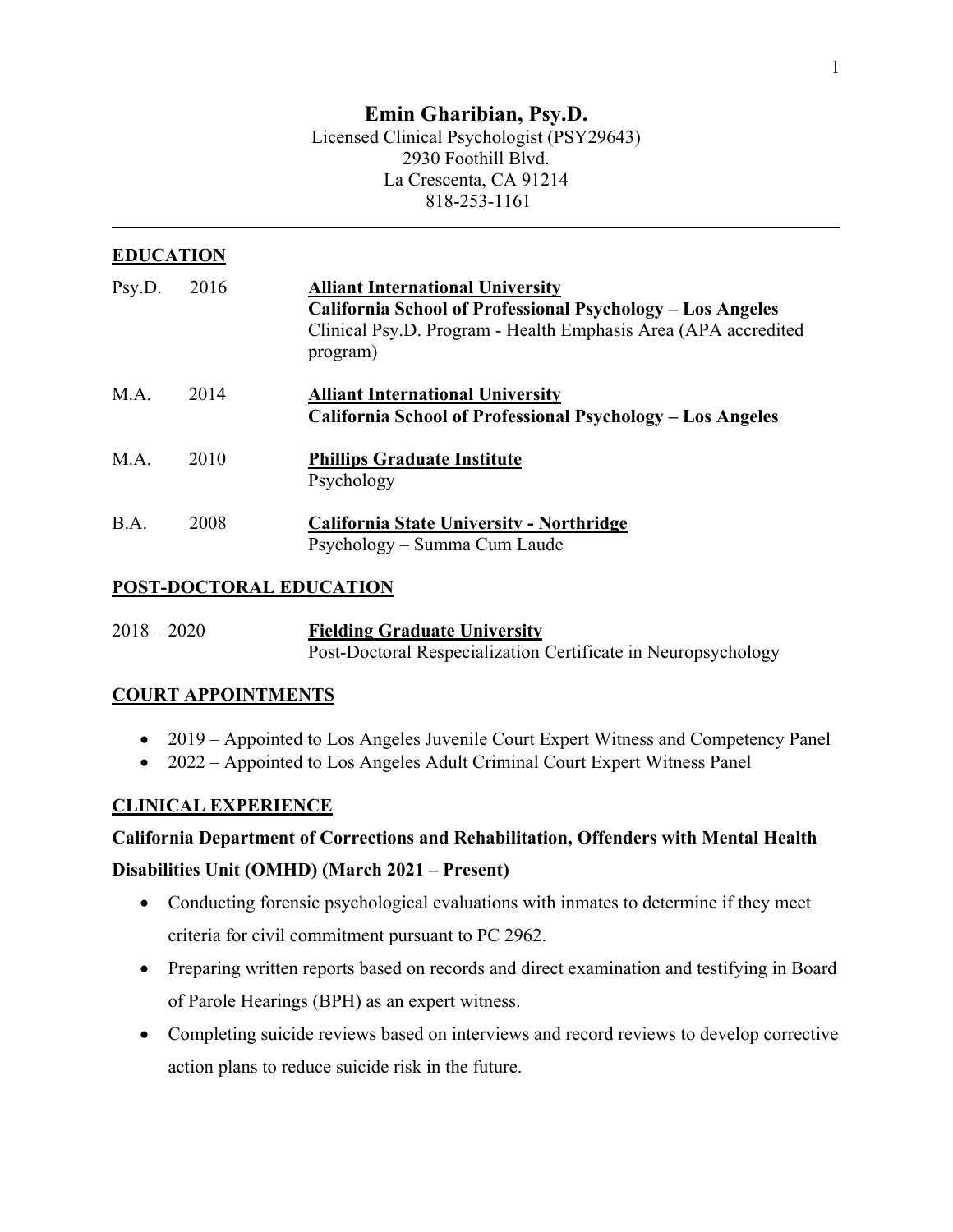## **Verdugo Psychological Associates, Founder/ Clinical Director (December 2017 – Present)**

- Private practice specializing in psychological and neuropsychological evaluations for clinical and forensic settings.
- Providing psychological and neuropsychological evaluations for competency to stand trial, civil competencies (e.g., testamentary capacity), personal injury, worker's compensation, immigration hearings, fitness for duty, pre-employment evaluations for law enforcement, and military pre-enlistment evaluations.
- Providing neuropsychological evaluations for ADHD, intellectual disabilities, learning disabilities, and cognitive impairment with adolescents and adults.

## **Gunn Psychological Services, Psychologist (August 2018 – Present)**

- Independent contractor conducting comprehensive psychological and neuropsychological assessments for ADHD, intellectual disabilities, learning disabilities, and cognitive impairment with adolescents and adults.
- Experience working with veterans and active military conducting evaluations for VA benefits.
- Providing treatment recommendations regarding academic accommodations for classroom learning and standardized tests for high school, college, and graduate students.

# **Department of State Hospitals, Patton State Hospital (January 2019 – March 2021)**

- Patton State Hospital is a 1,500-bed maximum-security forensic psychiatric hospital housing judicially committed patients under the following commitment types: Not Guilty by Reason of Insanity (NGRI), Incompetent to Stand Trial, Mentally Disordered Offender, and Mentally Disordered Sex Offender.
- Conducting forensic psychological evaluations on patients for a variety of legal commitments (e.g., Incompetent to Stand Trial, Not Guilty by Reason of Insanity & Mentally Disordered Offenders).
- Completing annual violence risk assessments using the HCR-20 and START for patients committed under 1370, 2962, and 1026 PC commitment codes.
- Writing court reports on the patient's progress and testifying in court and Board of Parole Hearings (BPH) as an expert witness.

# **California Department of Corrections and Rehabilitation, California State Prison: Los Angeles County**, (**June 2017 – January 2019)**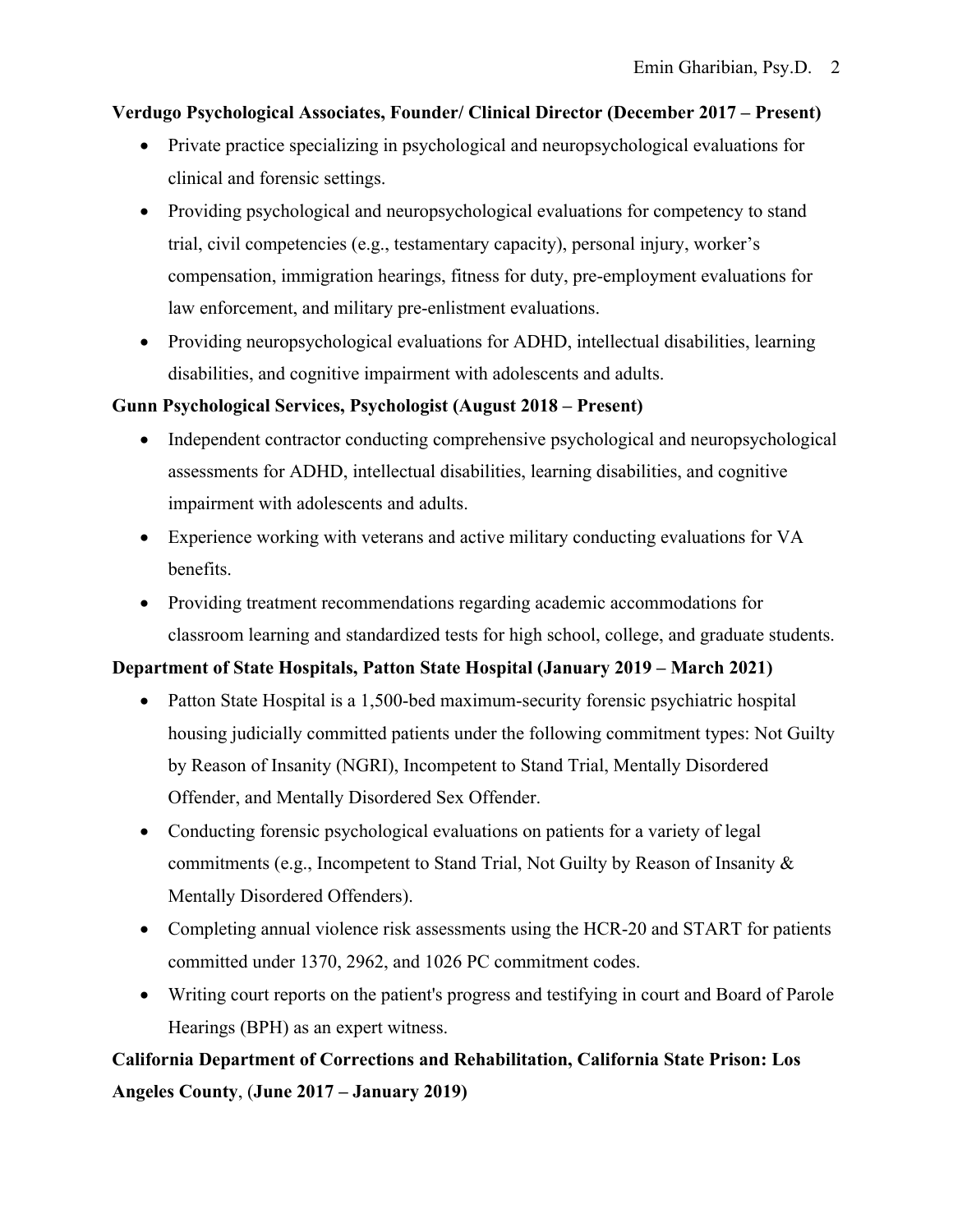October 2017 – January 2019, Mental Health Crisis Bed (MHCB) psychologist:

- Providing crisis intervention, assessing for dangerousness and grave disability with patients with severe mental illness and cognitive impairment. Providing psychotherapeutic services, and coordinating acute or long-term intensive care placements for patients in need of additional care.
- Assessing and evaluating patients for diagnostic clarification, mental competency, and malingering and feigning of psychiatric symptoms.
- Responsible for overseeing and coordinating the evaluations of patients charged with rules violations to determine if their behaviors were due to mental illness.
- Developing treatment and safety plans based on presenting symptoms, history of psychiatric problems, and psychosocial history.
- Consulting with interdisciplinary treatment teams to determine the appropriateness of treatment and level of care, as well as inmate-patients' progress in treatment.
- Credentialed to admit and discharge patients from inpatient hospitals.

## **June 2017 – October 2017, Enhanced Outpatient Program (EOP) psychologist:**

- Providing psychotherapeutic and supportive services to a caseload of up to 25 inmatepatients with severe mental illness.
- Consulting with the interdisciplinary treatment team to determine the appropriateness of treatment and level of care, as well as inmate-patients' progress in treatment.
- Conducting crisis intervention and evaluations (e.g., suicidality, homicidality, grave disability). Coordinating appropriate intervention after the determination of the level of risk, monitoring inmate-patients recently discharged from the inpatient hospital, and assisting inmate-patients to prepare for parole.

## **Hamlin Psyche Center, Worker's Compensation Evaluator (May 2018 – August 2018)**

- Worker's compensation evaluator for applicant denied and accepted claims.
- Experience conducting comprehensive evaluations for patients with depression, anxiety, and trauma symptoms due to workplace stress, harassment, wrongful termination, or exposure to a traumatic event.

**Los Angeles County Sheriff's Department, Psychological Services Bureau**, **Post-Doctoral Fellow (October 2016 – May 2017)**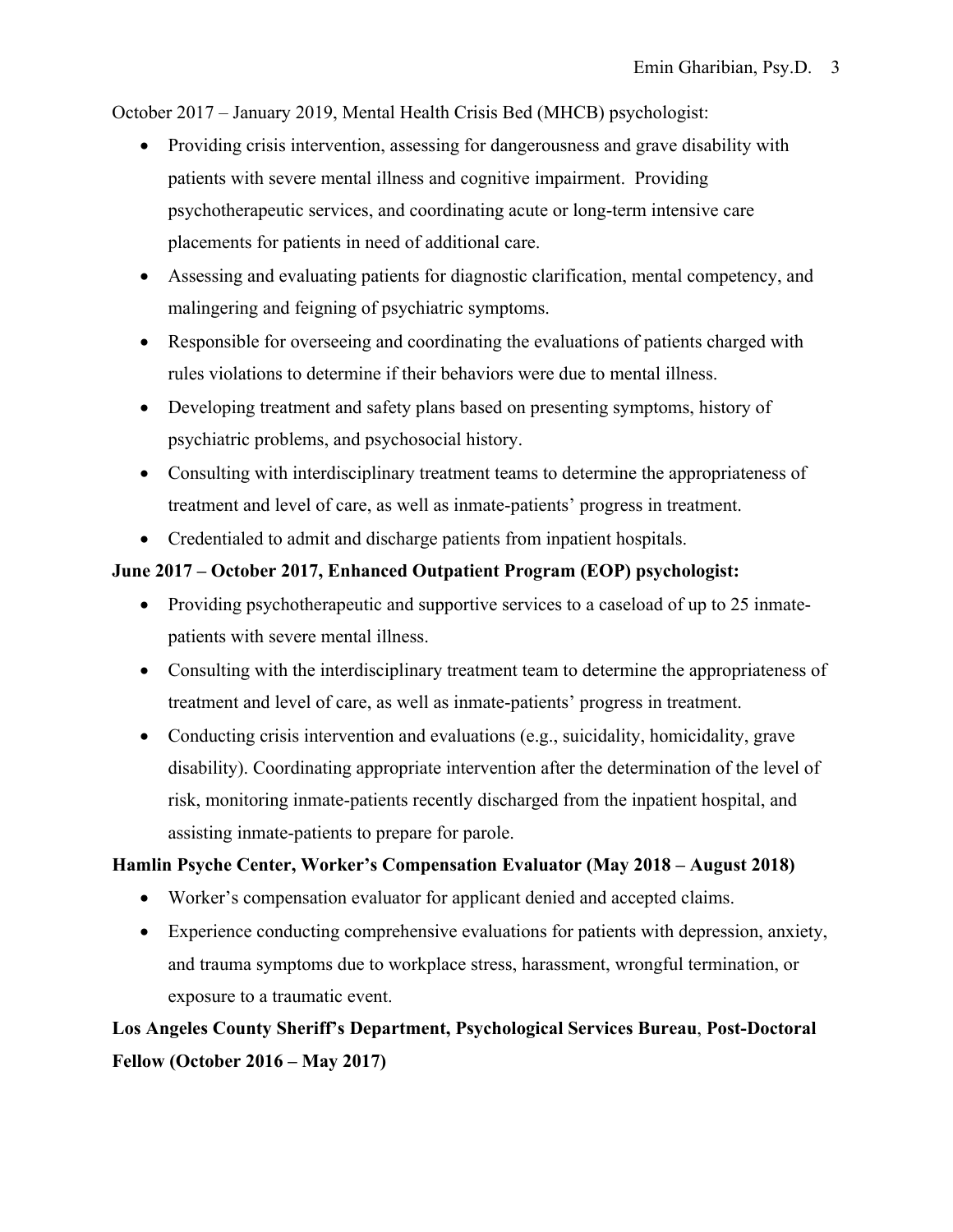- Experience in assessing and evaluating problems, diagnosing issues, and providing therapeutic interventions to LASD employees and their families.
- Experience providing critical incident interventions for sworn and non-sworn law enforcement personnel involved in shootings, dangerous situations, or traumatic incidents.
- Experience researching topics and presenting comprehensive training programs, workshops, and lectures on a variety of topics to department recruits, supervisors, management, and training officers.
- Consulting, assisting, and advising departmental management/ supervisors in approaches to law enforcement-related problems. Providing consultation and presenting training to the department's Peer Support and Addiction Recovery Programs.

# **California Department of Corrections and Rehabilitation, California Institution for Men, Pre-Doctoral Psychology Intern (August 2015 – August 2016)**

- Providing mental health treatment and crisis intervention to adult inmates in the facility's Reception Center, Administrative Segregation Unit, and Mental Health Crisis Bed.
- Providing individual therapy, group therapy, and crisis intervention to inmates with moderate to severe mental health illnesses, behavioral problems, and co-occurring disorders using CBT and motivational interviewing techniques.
- Administering, scoring, and writing personality, cognitive, and neuropsychological testing batteries to assist with differential diagnoses, treatment planning, malingering, and violence risk assessment.

# **RESEARCH EXPERIENCE**

## **Principal Investigator (September 2012 – August 2015)**

Dissertation Title: "Associations of Job Strain, Health-Related Quality of Life, Mental Health Stigma and Seeking Mental Health Treatment: A Focus on Police Officers".

- Chair: Lekeisha Sumner, Ph.D., ABPP
- Committee Member: Robert Sack, Ph.D.

# **Wayne State University: Imagery-Based Trauma-Resiliency Training for Urban Police, Co-Investigator (May 2013 – September 2013)**

• Co-investigator in a research project aimed at developing and testing an imagery-based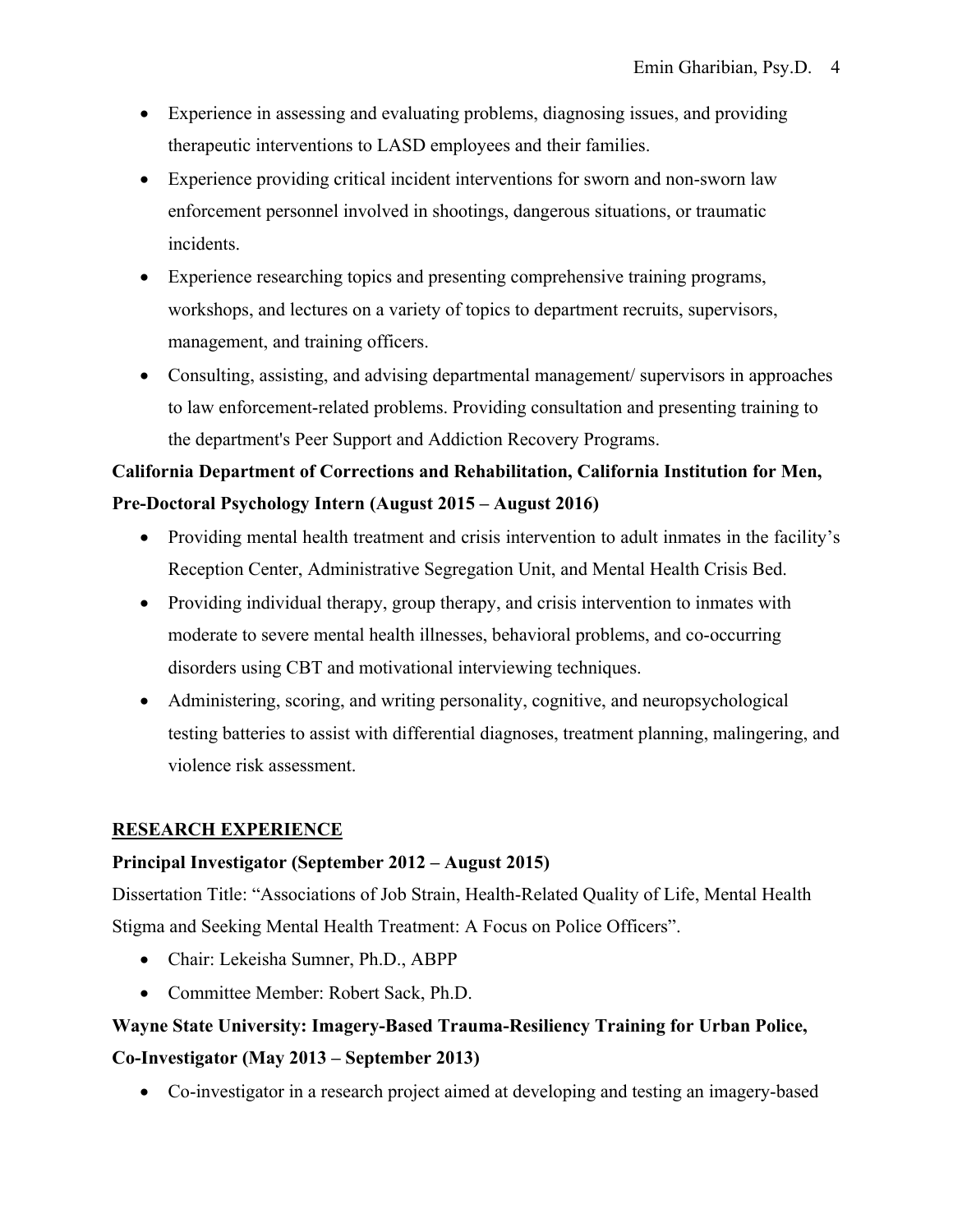trauma and stress resiliency-training program to be utilized with rookie police officers.

- Responsible for outreach and recruitment of local law enforcement agencies to participate in the project.
- Adapting surveys for use in the project and assisting with the implementation of the treatment program in local law enforcement agencies.

## **OTHER WORK EXPERIENCE**

#### **Glendale Police Department, Reserve Police Officer (February 2011- Present)**

- Responding to calls for service regarding accidents, emergencies, crimes, threats, altercations, and/or requests for aid.
- Interviewing, interrogating, and recording statements from witnesses, suspects, and victims.
- Serving subpoenas, testifying in court, and consulting with the District Attorney's Office to provide information for case preparation.

# **PROFESSIONAL WORKSHOPS ATTENDED**

- Evaluation of Fitness for Duty: Foundations & Methods (7 hours). American Academy of Forensic Psychology. May 2020.
- Evaluation of Police Candidate Suitability: Advances in Empirically-Based Methods (4 hours). American Academy of Forensic Psychology. May 2020.
- HCR-20 Advanced Training (6 hours). Department of State Hospitals. May 2019.
- Short Term Assessment of Risk and Treatment (START) Advanced Training (7 hours). Department of State Hospitals. April 2019.
- STATIC-99 Sex Offender Risk Assessment Training (12 hours). Department of State Hospitals. April 2019
- HCR-20 Fundamentals Training (6 hours). Department of State Hospitals. February 2019.
- Assessing Civil Competencies (7 hours). American Academy of Forensic Psychology. January 2019.
- Conducting Second-Opinion Pre-employment Psychological Evaluations of Police & Other Public Safety Candidates (6 hours). Mindset CE. June 2018.